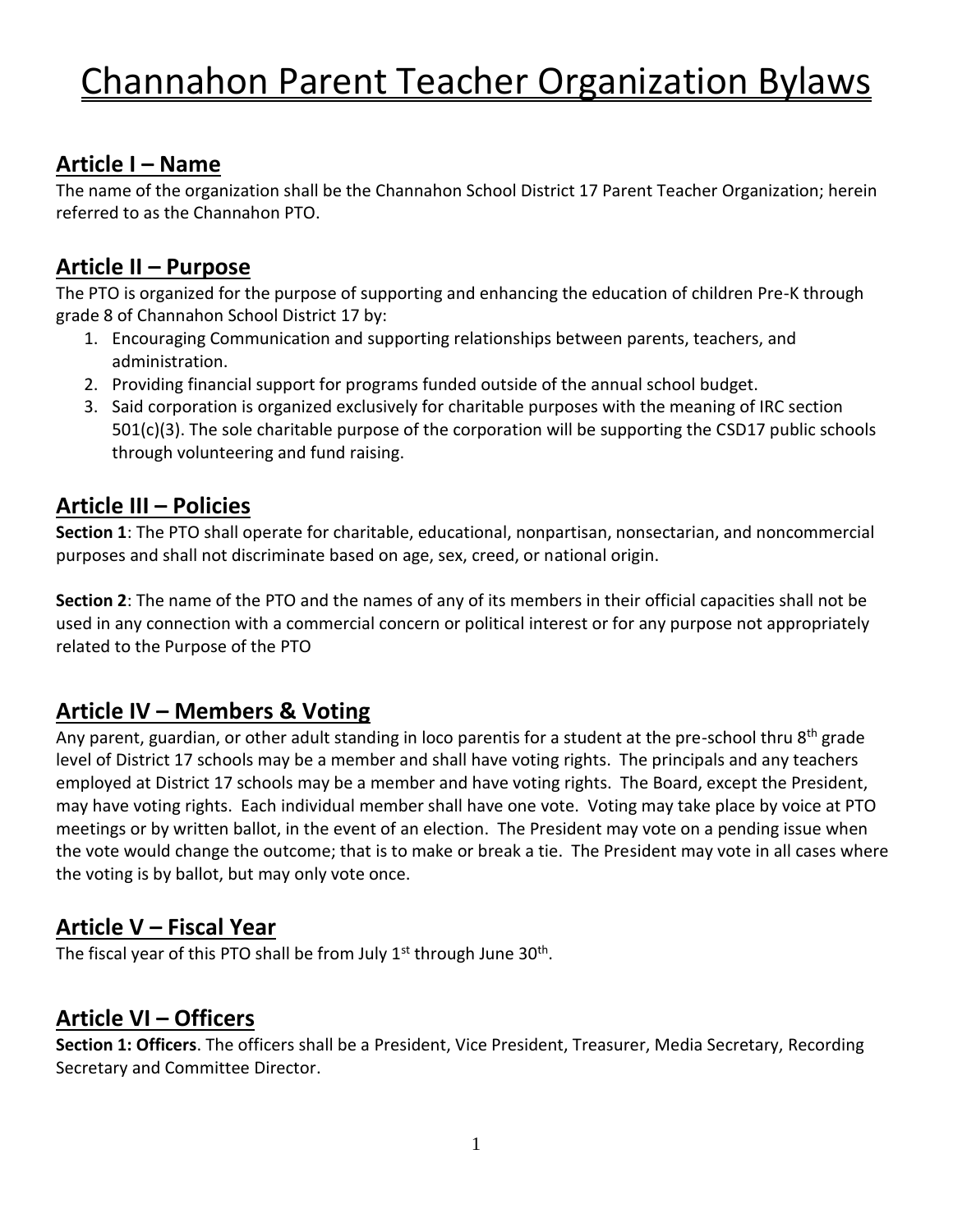**Section 2: Nomination & Elections**. Nominations will be held at the second to last meeting of the school year. The board shall select a candidate for each office and present the slate at a meeting held one meeting prior to the election. At that meeting, nominations may also be made from the members. Elections will be held at the last PTO meeting of the year. Voting shall be by voice to approve and second an officer position. If more than one person is running for office, a ballot vote shall be taken.

**Section 3: Eligibility**. Members are eligible for office if they are members in good standing at least 14 calendar days before the nominating committee presents its slate.

**Section 4: Terms of Office**. Officers are elected for a two year term and may serve no more than two years in any one current office. Only in the event that there is no one volunteering to replace an officer, they may serve over the two year term. Each person shall hold only one office during a single time period. President and Vice President will have alternating terms. No two positions of the same description should be vacated in the same year.

**Section 5: Vacancies**. If there is a vacancy for any officer board position, the PTO will notify the members. At the next regular scheduled meeting, a new officer will be elected. The remaining board members will assist in the vacant officer duties until the position is filled.

**Section 6: Removal from Office**. Officers can be removed from office with or without cause by two-thirds vote of those present at a regular meeting where previous notice has been given.

#### **Article VII – Officers Duties**

**Section 1: President**. The president shall preside over meetings of the organization and executive board, serve as the primary contact for the administrators, represent the organization at meetings outside the organization, create meeting agendas, and coordinate the work of all the officers and committees so that PTO meetings date/location are secured and announced to the school population at least one week in advance of that meeting via media secretary.

**Section 2: Vice President**. The vice president is the subordinate to the president and should assist the president. He or she is to assume the duties of the president when the president is not present or in the event the president resigns.

**Section 3: Treasurer**. The treasurer shall receive all funds of the organization, keep an accurate record of the receipts and expenditures, and pay out funds in accordance with the approval of the executive board. He or she will present a financial statement at every meeting and at other times of the year when requested by the executive board, and make a full report at the end of the year, and file any documents required at the end of the fiscal year.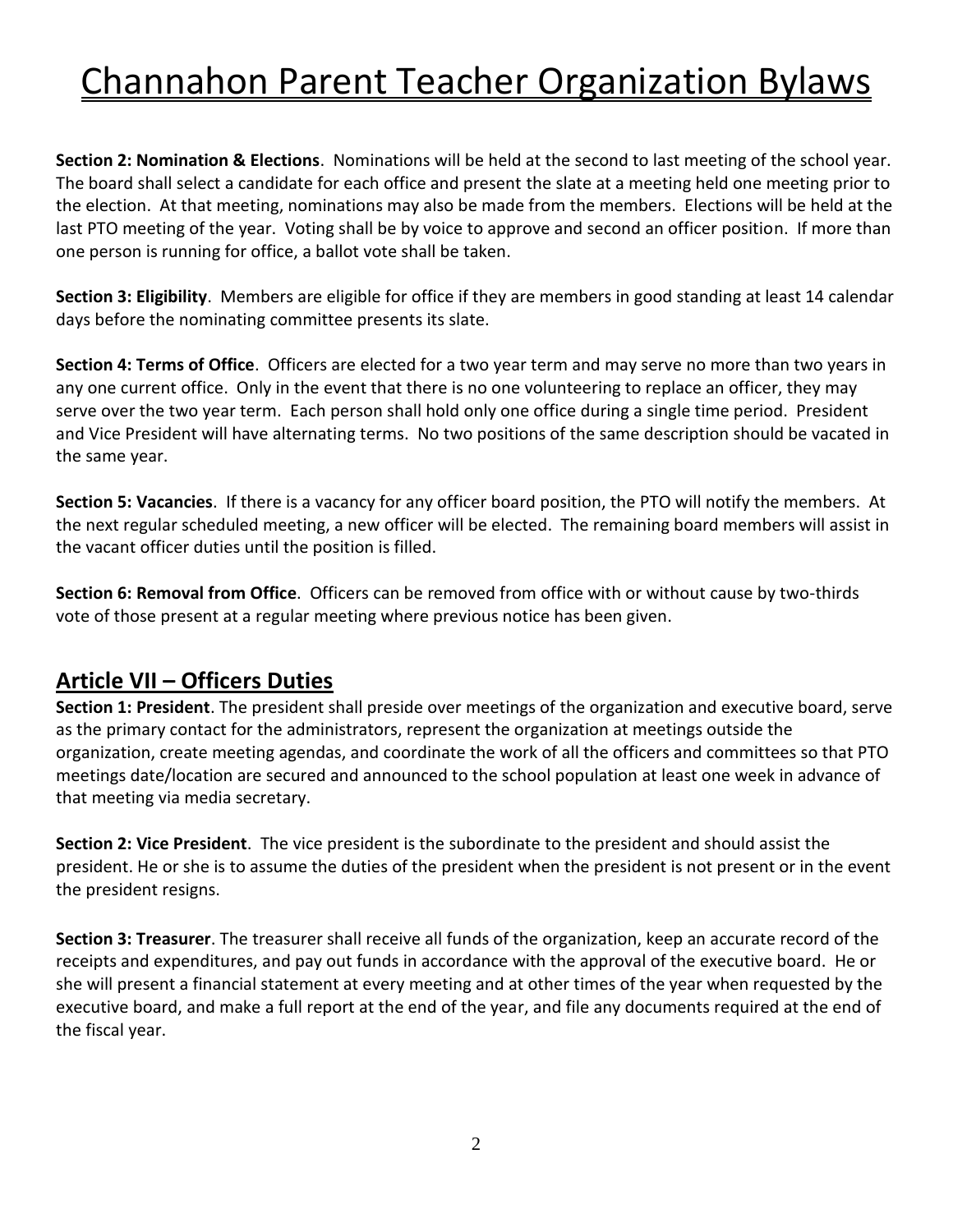**Section 4: Media Secretary**. The media secretary shall compile and maintain current information for all communication to parents through PTO Facebook page, PTO Blog, Emails, and Memos. Act as a parent liaison to relay information to the appropriate sources (committee chairs, faculty, and board members). Takes pictures at school events to post on social media, children excluded. The secretary also keeps a copy of the bylaws, rules, and other necessary supplies, and brings them to meetings. In the event that the recording secretary cannot fulfill his/her duties, the media secretary will fill in.

**Section 5: Recording Secretary**. The recording secretary shall take and record minutes and forward a copy to the media secretary within 2 weeks of the recorded meeting to be posted online for public viewing. Assist in gathering information for correspondence that needs to be distributed to parents and parent liaison to relay proper information. The secretary also keeps a copy of the bylaws and any other necessary supplies, and brings them to meetings. In the event the media secretary cannot fulfill his/her duties, the recording secretary shall fill in.

**Section 6: Committee Director.** The committee director shall serve as liaison among the committee chairs, the members, and the community at large. Assist the chairs in the administration of the PTO and in volunteer identification and recruitment.

### **Article VIII – Meetings**

**Section 1: Regular Meetings**. The regular meetings will be scheduled monthly on the second Thursday of every month during the school year unless other notification is given five days in advance, with the exception of any special circumstance pertaining to weather. Time and location of the meeting will be posted online at least one week prior to the meeting date.

**Section 2: Special Meetings**. Special meetings can be called by the president or, any two members of the executive board. General members can request a special meeting by submitting a written request to the secretary. Previous notice of the special meeting shall be publicized to the members at least 10 days prior to the meeting, by online communication.

**Section 3: Quorum**. The quorum shall be 10 members of the organization.

#### **Article IX – Executive Board**

**Section 1: Membership**. The Executive Board shall consist of the PTO officers, principals, and standing committee chairs.

**Section 2: Duties**. The duties of the Executive Board shall be to transact business between meetings in preparation for the general meeting, create standing rules and policies, create standing and temporary committees, prepare and submit a budget to membership, approve routine bills, and prepare reports and recommendations to the membership.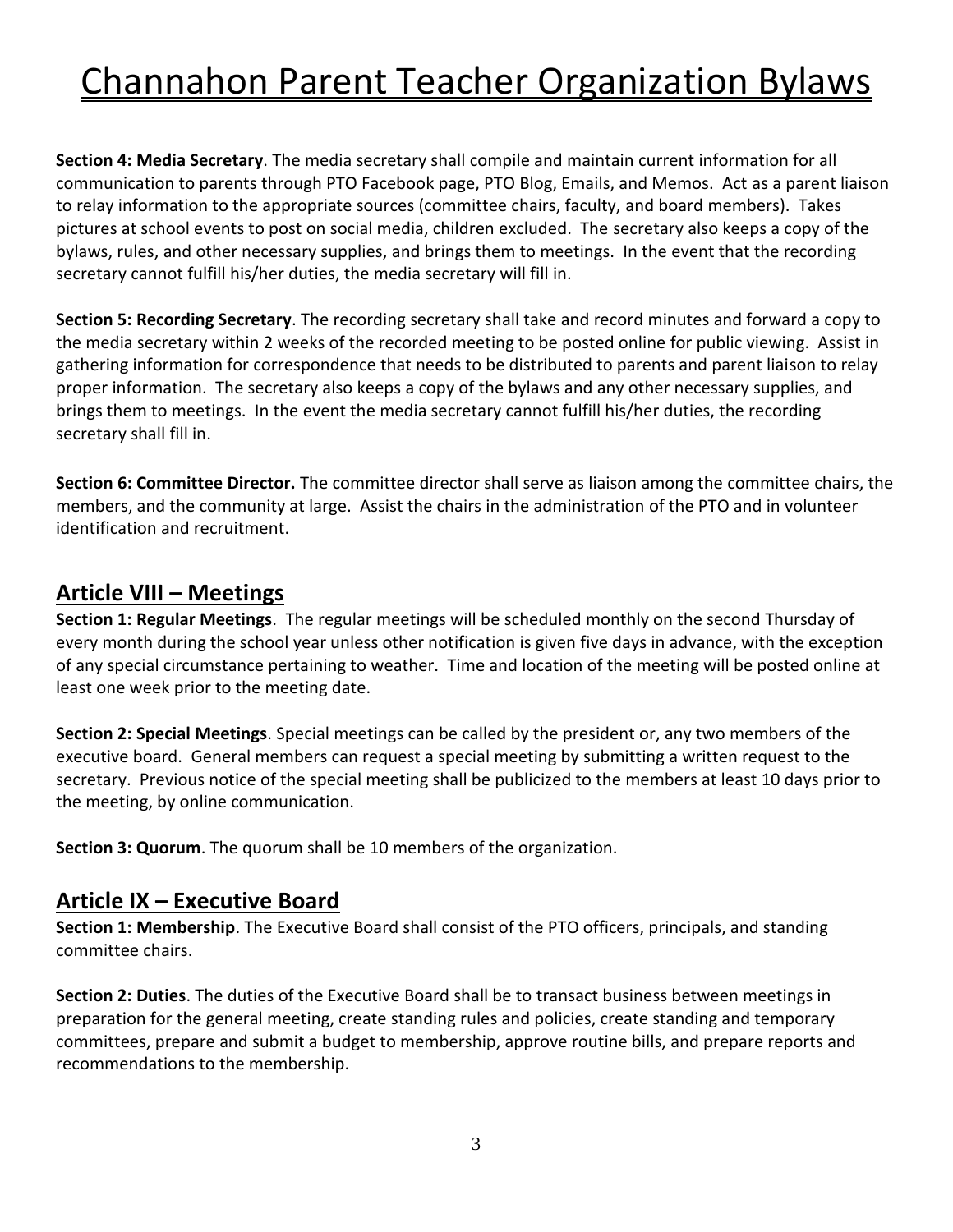**Section 3: Meetings**. Executive meetings shall be held once a month during the school year and are to be determined by the board as needed. Special meetings may be called by any two board members, within 24 hour notice.

#### **Article X – Committees & Events**

**Section 1: Membership**. Committees may consist of members and board members, with the presidents acting as ex officio members of all committees. Committee chairs, co-chairs and committee are on a volunteer basis.

**Section 2: Events**. Events are determined over the summer by a meeting of the presidents and principals. Events are determined by success, volunteer support and space availability. Events and chairs will be posted online for members to view.

**Section 3: Committee Chairs**. The chairperson of each committee shall keep a written record of the activities of their committee in a manner that would allow these records to be passed along to future chairs. These records should be turned over to the media secretary who will maintain a comprehensive file of all events planned by the PTO and make them available to future chairs. The PTO officers have final approval of committee chairs.

**Section 4: Committee Members**. Chairpersons may solicit and appoint additional members to serve on their respective committees as necessary.

**Section 5: Contracts, Purchases & Advertising**. No committee chair shall secure any contract in the name of the PTO without the approval to do so by vote of the PTO members. Any approved purchases must be made within the budgetary restrictions. Any advertisements made for a PTO event must be approved by the PTO Board first.

**Section 6: Attendance**. Committee chairpersons shall attend Executive Board and monthly PTO meetings to report on the activities of their committee. If they are unable to attend scheduled meetings, a written update must be submitted to the secretary prior to the meeting.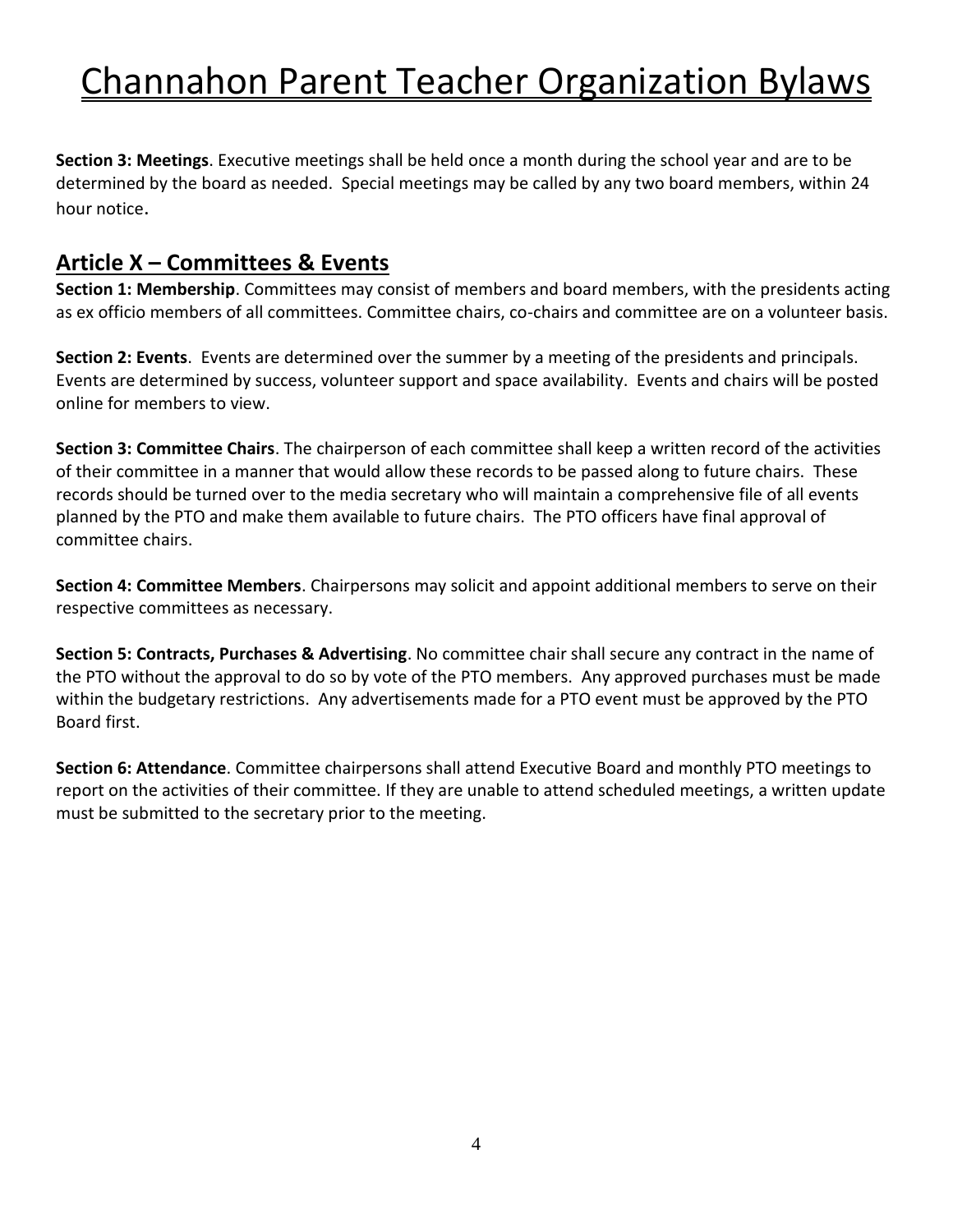### **Article XI – Finances**

**Section 1:** No part of the net earnings of the corporation shall benefit, or be distributable to its members, trustees, officers, or other private persons, except that the corporation shall be authorized and empowered to pay reasonable compensation for services rendered and to make payments and distributions in furtherance of the purpose described in section 501 (c)(3). No substantial part of the activities of the corporation shall be the carrying on of propaganda, or otherwise attempting to influence legislation, and the corporation shall not participate in, or intervene in (including the publishing or distribution of statements) any political campaign on behalf of or in opposition to any candidate for public office. Notwithstanding any other provision of these articles, the corporation shall not carry on any other activities not permitted to be carried on (a) by a corporation exempt from federal income tax under section 501(c)(3) of the Internal Revenue Code, or the corresponding section of any future federal tax code, or (b) by a corporation, contributions to which are deductible under section 170(c)(2) of the Internal Revenue Code, or the corresponding section of any future federal tax code.

**Section 2:** PTO funds shall be used for programs, events, and items that directly benefit the students, teachers, or principals of School District 17 grades Pre-K through 8.

**Section 3:** Immediately following a PTO sponsored event, two PTO members must count and verify all funds at the location of the event. All funds must be documented and submitted to the PTO Treasurer within 5 days of receipt. All funds received by the Treasurer must be deposited into the PTO bank account within 7 days of receipt by the Treasurer. If depositing multiple event funds, deposits must include separate account numbers and amount details for each event on the deposit form submitted.

**Section 4:** Reimbursements for all expenses shall be made only after signed receipts for the expenditures have been audited, documented, and approved by the PTO Treasurer. Reimbursement requests should be submitted to the PTO Treasurer within 30 days of the incurred expense or by the three weeks prior to the end of the fiscal year, whichever comes first, and must be accompanied by a receipt. Any cash advance to cover expenses prior to a purchase must be documented in detail. All unused funds must be returned to the PTO Treasurer immediately following the purchase.

**Section 5:** No officer shall be compensated by the PTO for their service.

**Section 6:** Board may spend no more than \$350 on any one item or combination of related items, no included in the budget, without the consent of the general membership. Majority officer vote must be obtained for a purchase under \$350. There is to be only one officer vote purchase allowed in between regular scheduled PTO meetings.

Section 7: The fiscal year of the PTO consists of one fiscal year starting July 1<sup>st</sup> and ends on June 30<sup>th</sup>. Treasurer will file the appropriate forms regarding state or IRS filings with the district office.

**Section 8:** Upon the dissolution of this organization, assets shall be distributed evenly among the schools in District 17.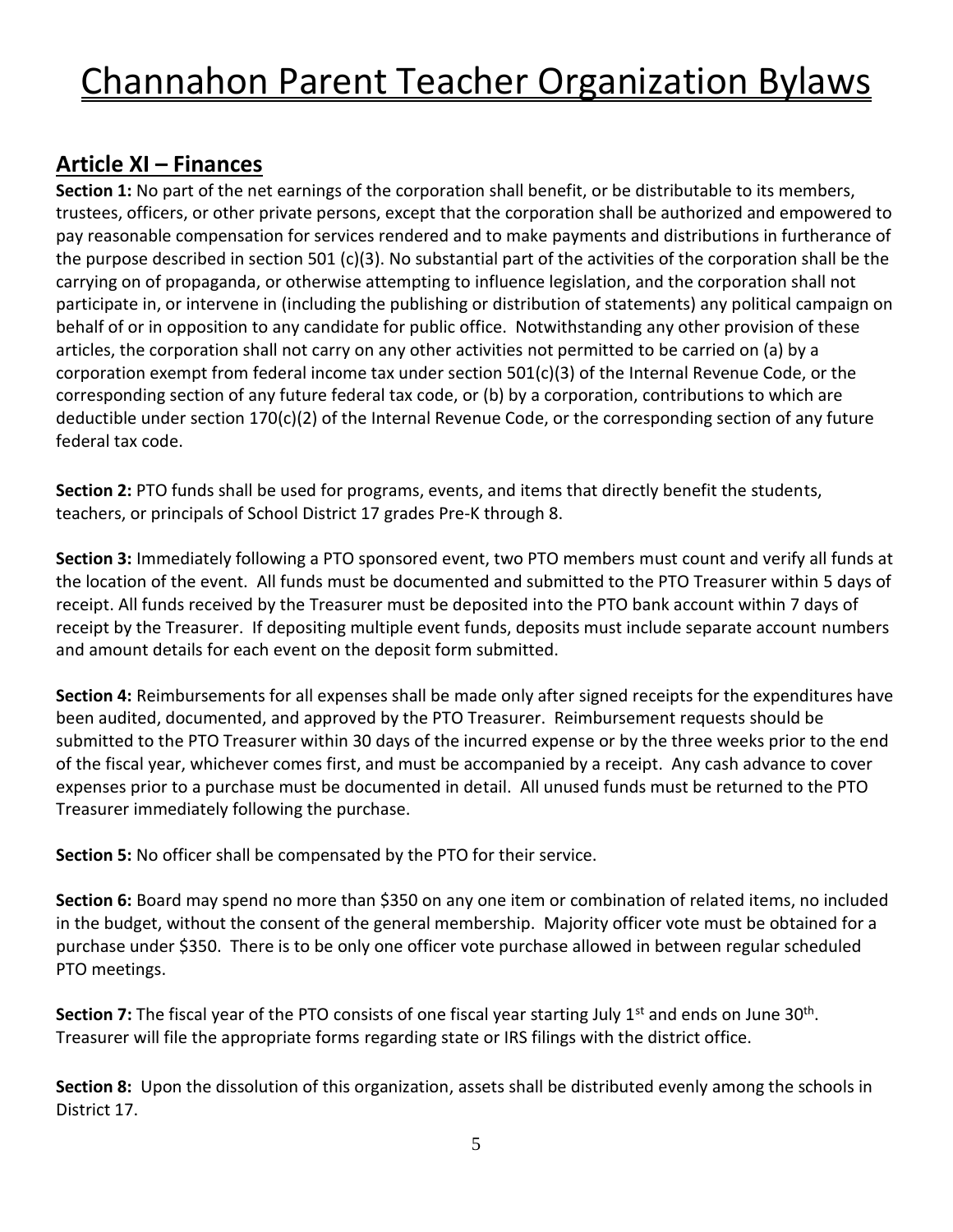### **Article XII – Parliamentary Authority**

Robert's Rules of Order shall govern meetings when they are not in conflict with the organization's bylaws.

#### **Article XIII – Code of Conduct**

All PTO members shall act in the best interest of the PTO. Members should conduct themselves in a courteous, respectful, and professional manner while demonstrating ethical and moral behavior. Adherence to all Channahon PTO Bylaws, rules and polices may never be violated. It is the responsibility of every member to know and understand these rules.

### **Article XIV – Conflict of Interest**

**Section 1: Fundraising**. It is a conflict of interest for a member to professionally and or monetarily benefit from a PTO fundraiser. The PTO is an independent organization and will not support one member's professional interest over another in order to make a profit, i.e. Thirty-One, Tupperware, Tastefully Simple.

**Section 2: Board Members**. It is a conflict of interest to hold a current position on the PTO Board along with simultaneously holding a position on another board within School District 17, including but not limited to, District 17 School Board of Education.

### **Article XV – Dissolution**

The organization may be dissolved with previous notice (14 calendar days) and a two- thirds vote of those present at the meeting. Upon a vote to dissolve the PTO, the remaining funds shall first be used to pay any outstanding PTO debt. See Article XI Finances section 8.

#### **Article XVI – Bylaws Amendments**

**Section 1:** A special committee may be appointed to submit a revised set of bylaws by majority vote at a regular PTO meeting.

**Section 2:** The bylaws may be amended at any regular or special meeting, providing that previous notice was given in writing at the prior meeting and then sent to all members of the organization by the secretary. Notice may be given by postal mail or e-mail by either the bylaws committee or at least 5 PTO members shall submit the revision request to the Secretary. Amendments will be approved by a two-thirds vote of those present, assuming a quorum. Upon approval amendments will become effective immediately.